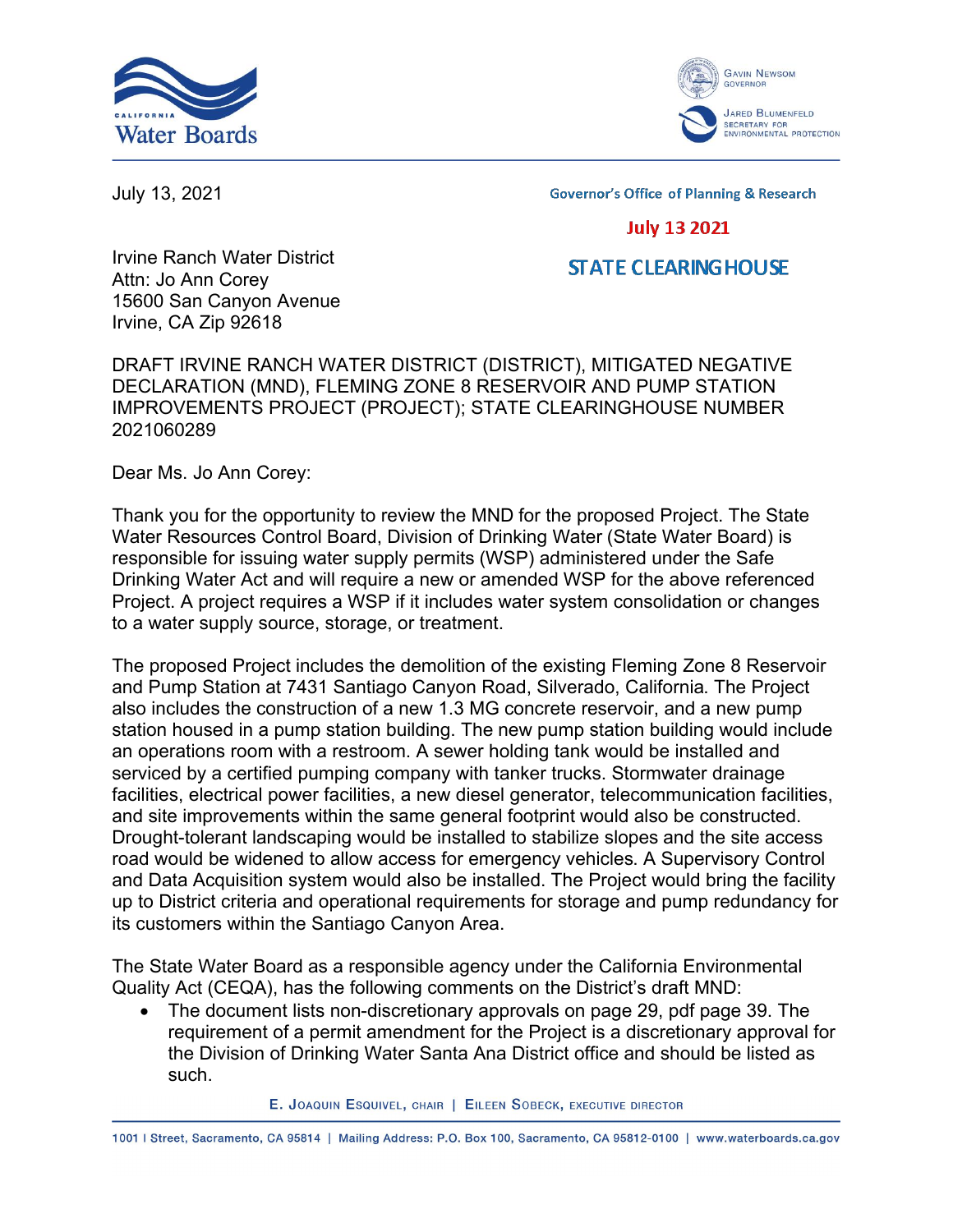## Project Description:

- "Additionally, the existing pump station and reservoir would be kept in service during construction." page 129 / pdf 139. In the project description, please clarify if the tank will be built in the same location as the old tank and a temporary tank will be required or if the new tank will be built in another location and the old tank will then be destroyed. Please include a figure that overlays the old faculties structures over the current plans.
- · "While the Project would increase the capacity of the existing facilities, the project's primary purpose is to bring the existing facility into compliance with current IRWD criteria and operational requirements for potable and fire water storage," Page 115/ pdf page 125. In the Project Description, please further specify the details of the existing facilities compared to the new Project.
	- o What is the capacity for the old tank?
	- o What was the capacity of the old pump station?
- · "Water Treatment permits would be obtained and followed in accordance with federal, state, and local laws and regulations," (page 94 / pdf 104). Please identify the treatment that may be required. If the treatment is more than chlorination, please expand on this and the needed facilities for this in the document.

Section 3.4 Biological Resources

· Under Section 3.4 c the document indicates that "The Southern portion of the project site features updates to an existing outlet structure. The outlet does not currently connect to a natural or man-made drainage features and instead sheet flows to the south towards Santiago Creek." State Water Board has jurisdiction over "waters of the state" under Porter-Cologne. Waters of the state means any surface water or groundwater including saline waters, within the boundaries of the state. Please indicate if there are any desert washes on the project site and if so, how they will be protected from degradation.

Section 3.10 Hydrology and Water Quality

- The document discusses how sewer is not available at the site. Instead an underground wastewater holding tank would be installed on site. Under Section 3.10 Hydrology and Water Quality a., when discussing surface and ground water quality, please indicate how the project will be meeting drinking water regulation standards to ensure the separation of wastewater and drinking water and prevent any drinking water contamination as outlined in the California Water Works Standards under Title 22, Chapter 16, Section 64572.
- · The State and Regional Board have regulatory authority over discharges to surface and groundwater. Section 3.10 Hydrology and Water Quality a. discusses permitting for stormwater but did not discuss discharges related to the removal of the old tank and preparing of the new tank for operation. The section also did not discuss any emergency operational discharges required for the cleaning of the tank.
	- o Please discuss construction and operational discharges for the water system, including the plans for discharge, the quality of discharge, and any permits or waivers that will be obtained from the State or Regional Board.